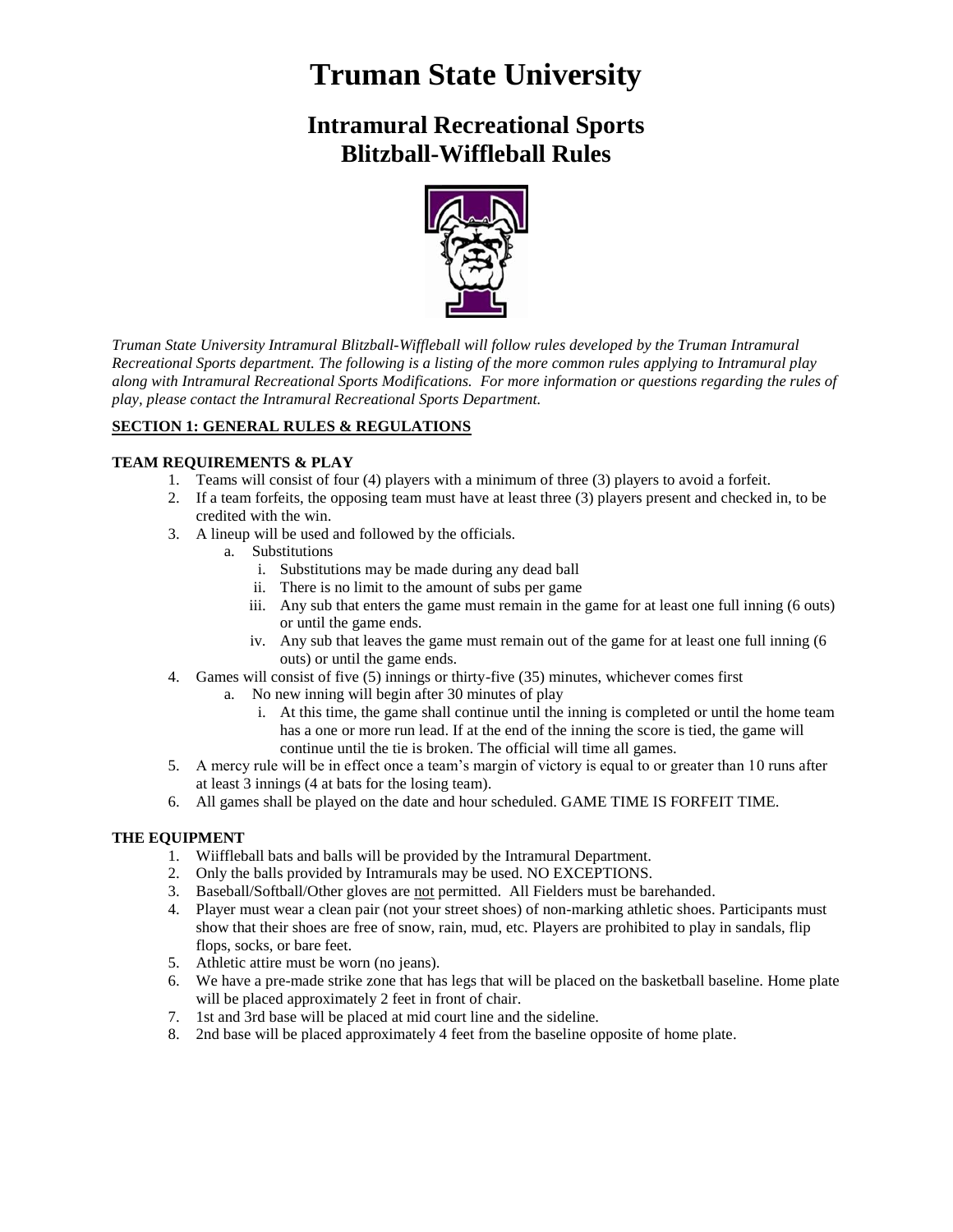### **HOMERUNS**

- 1. Home runs will take effect if the ball goes **ABOVE** the blue painted line on the wall within fair territory.
	- a. Any ball that hits the ceiling in fair territory or any other structure of the ceiling (basketball goals, supports, etc) will be considered a live ball.
	- b. Foul territory is defined as North and South walls and the air conditioning ducks to the wall on the west wall.
	- c. If a player catches a ball off the North or South walls, then the batter is considered to be out.

#### **PITCHING & BATTING**

- 1. Pitchers will pitch from the painted circle on the floor (Center court), being no closer with their plant foot than the bottom of the circle.
- 2. The defensive team will pitch to the offensive team. There will be a strike zone behind home plate denoting the strike zone for the batter. If a pitched ball hits any part of the square portion of the zone, it is a strike out (legs don't count).
- 3. Each batter begins with a 2-2 count. There are no foul-outs.

### **MISCELLANEOUS RULES**

- 1. "Pitcher's Hand" rule will be in effect.
	- a. Definition: Once the ball is in a fielder's hand and inside the pitcher's mound, all base runners must stop. If the batter has not reached first base yet, they are "out". If a base runner is not halfway to the next base, they must go back to the last base they touched, unless in a forced situation. All other means of tagging players out or force plays will be in effect.
- 2. Players **MAY NOT** throw the ball at the runners.
	- a. This could result in potential loss of sportsmanship points and potential ejection. Determined at the discretion of the Intramural Supervisor.
- 3. On a forced situation, the pitcher may attempt to get another out (must be tagged due to out at 1st). If the pitcher does not a make an immediate attempt to make another play, the play will become dead and runners will advance to the succeeding base. The pitcher's mound acts like the first base bag.
- 4. Double Play Rule:
	- a. If there is a runner on base in a force situation and a fielder makes a clean play on the ball for an out, the fielder may throw the ball and hit the strike zone (not the legs) without the ball hitting the ground for a double play on the *lead runner and batter running to first.* If the ball goes past the strike zone without hitting it or hits the ground before hitting the strike zone, then *all runners* advance one base.
- 5. There are no steals; runners may not leave the base until the ball is hit; there are no lead offs.
- 6. No intentional bunting is permitted. If the official determines that a bunt was made, the batter will be "out" immediately and all runners must return to the base they were on before the bunt. A bunt is any ball that the batter deliberately places just in front of home plate. If this is done by accident, it is a fair and legal hit.
- 7. **SLIDING IS NOT PERMITTED**. Sliding is defined as sliding into a base. If a runner over-runs a base and attempts to reach back, that is NOT a slide. Sliding to avoid being tagged is considered a slide and they will be called "out".
- 8. Runner Interference and Obstruction are as follows:
	- a. Runner Interference is when the base runner interferes with a defensive player making an attempt on the ball and they are "out."
	- b. Obstruction is when a defensive player, not playing the ball, obstructs the progression of the base runner and appropriate bases will be awarded.
- 9. All home plate plays must follow the runner interference or obstruction policies. There is no sliding, therefore runners must either get out of the way of the catcher making a play on the ball, or the catcher must get out of the way of the runner if the ball is not in the area. This is all in the judgment of the official.
- 10. Extra Innings: Innings from 10-12, the last batter of the team from the previous inning will be placed on 2nd base to start the inning. Innings from 13th and on the runner will be placed on 3rd base to start the inning.